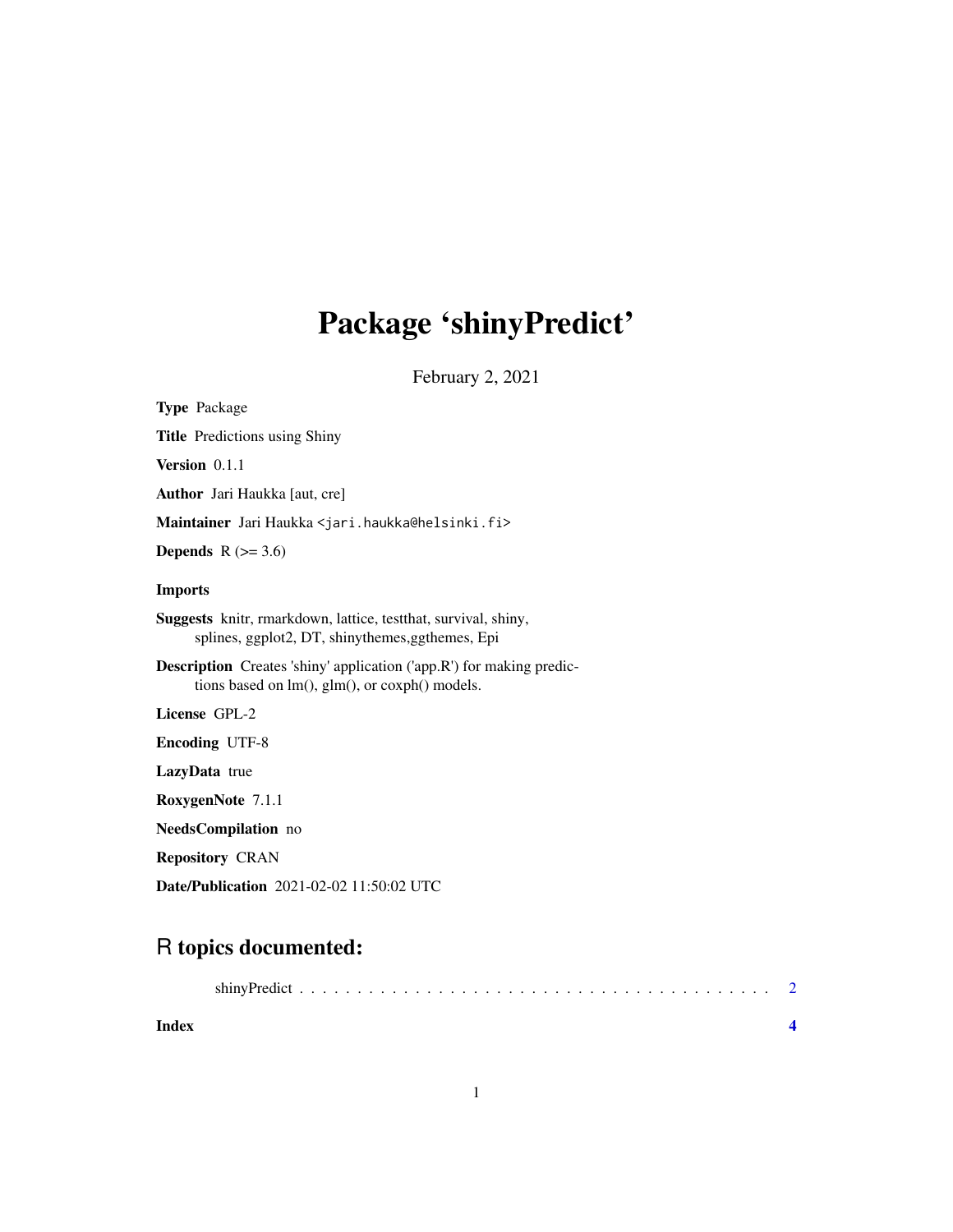<span id="page-1-0"></span>

#### Description

Makes shiny application for predictions

#### Usage

```
shinyPredict(
 models,
  data,
 path,
  info,
  title = "Predictions",
  shinytheme = "cerulean"
)
```
#### Arguments

| models     | List of models for prediction. All models must have same y-variable and same<br>class. Classes "lm", "glm", and "coxph" are allowed. If list is named, names are<br>used as titles. |
|------------|-------------------------------------------------------------------------------------------------------------------------------------------------------------------------------------|
| data       | data. frame for prediction. Must include union of variables used in models.                                                                                                         |
| path       | character string of path where shiny application is added                                                                                                                           |
| info       | html-file added in Info-tab, if missing creation date is shown                                                                                                                      |
| title      | Title for application                                                                                                                                                               |
| shinytheme | Theme used in application                                                                                                                                                           |

#### Value

character string of path where shiny application is added

#### Note

All variables must be numeric or factors.

Function creates files 'app.R', 'ModelInfo.html', and 'Models.RData' to path folder Prediction are made by opening file 'app.R' in Rstudio and running it. Select model in left sidebar panel. Select also x-variable values for prediction. For continuous variable you may select range using slider input. In Plot-tab, select variable for x-axis (in coxph-models only time-variable is possible). You may choose number of predictions calculate in using slider input below plot. Predictions with 95% confidence interval are shown. In Data-tab data and predicted values are show. AIC-tab shows Aikaike's Information Criteria and relative likelihood of models. Summary-tab shows the summary of current model. Info-tab show additional information provided by user.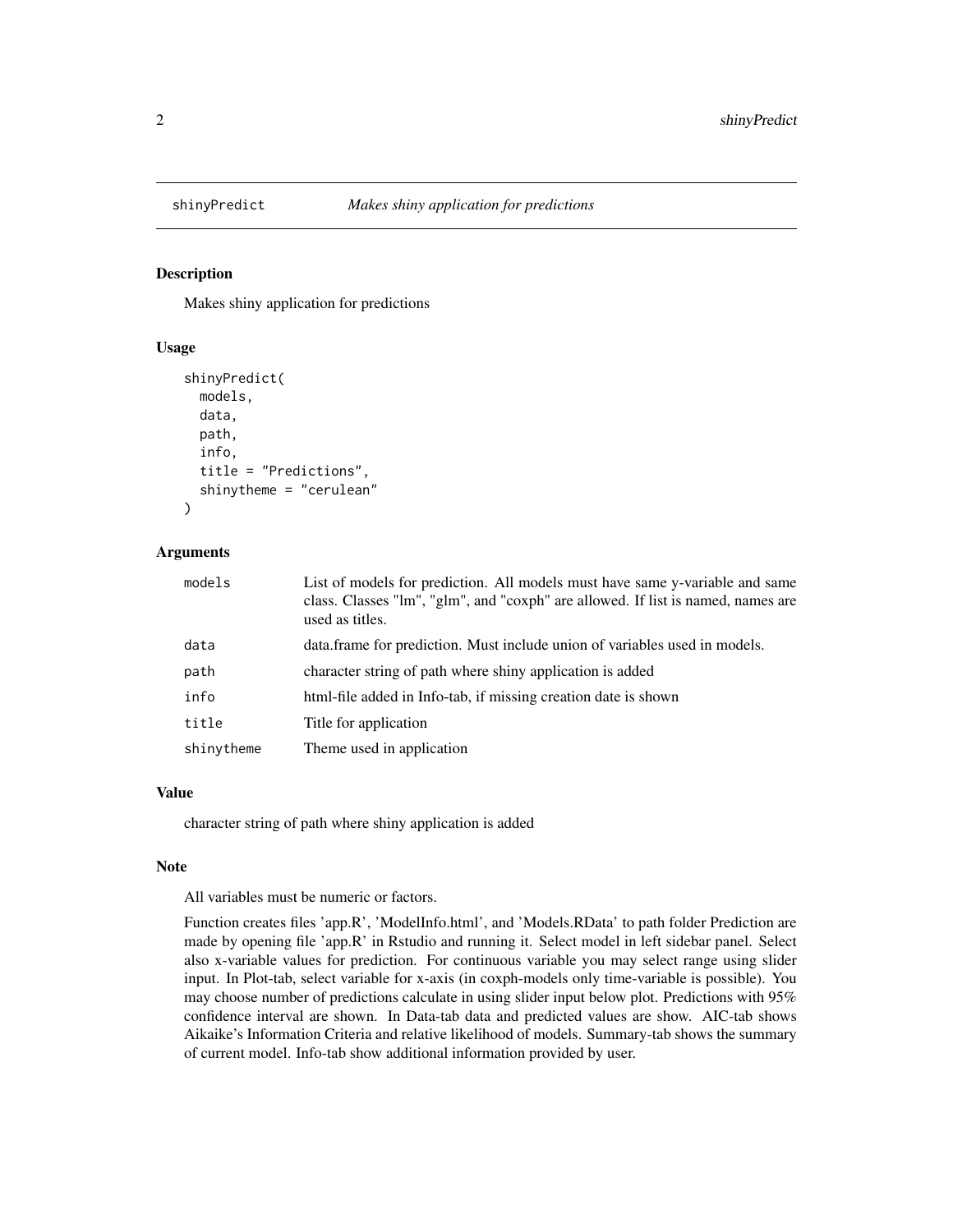#### shinyPredict 3

Actual data is not loaded to path folder. 'model' and 'x' are removed from lm-models. It is advised to use 'model = FALSE,  $y =$ FALSE' for coxph-models, and  $x =$  FALSE,  $y =$ FALSE, model=FALSE' for lm- and glm-models.

In top of left sidebar panel is text input area with title 'Add plot script'. You may add styling for plot using ggplot style, e.g. '+ggtitle("Solar")+theme\_bw()' adds title to plot and changes theme. Press 'SUBMIT' after typing text.

#### Author(s)

Jari Haukka <jari.haukka@helsinki.fi>

#### Examples

```
if(interactive()){
library(survival)
data(lung)
lung$sex<-factor(lung$sex)
lung$ph.ecog<-factor(lung$ph.ecog)
tmp.m3<-coxph(Surv( time , status )~sex+age,data=lung,model = FALSE,y=FALSE)
tmp.m4<-coxph(Surv( time , status )~sex+age+ph.ecog,data=lung,model = FALSE,y=FALSE)
shinyPredict(models=list("Model 1"=tmp.m3,tmp.m4),
                 data=lung[,c("time","status","sex","age","ph.ecog")],path = "./",
                 title="Predicting lung cancer mortality")
library(splines)
data("airquality")
airquality$Month.f<-factor(airquality$Month)
airquality$Solar.R.f<-cut(airquality$Solar.R,3)
tmp.m0<-glm(Ozone~Solar.R+Temp,data=airquality,x = FALSE,y=FALSE, model=FALSE)
tmp.m1<-glm(Ozone~Solar.R+Temp+Month.f,data=airquality,x = FALSE,y=FALSE,model=FALSE)
tmp.m2<-update(tmp.m1,~.-Temp+ns(Temp,knots = c(72,79,85)))
tmp.m2A<-update(tmp.m1,~.-Solar.R+Solar.R.f)
tmp.m2B<-update(tmp.m2,~.+Solar.R.f:ns(Temp,knots = c(72,79,85)))
print(shinyPredict(models=list("Simple model"=tmp.m0,
                                   tmp.m1,
                                   "Model with splines"=tmp.m2,
                                   "Model with two factors"=tmp.m2A,
                                   "Model with interaction"=tmp.m2B),
                    data=airquality[,c("Ozone","Solar.R","Temp","Month.f","Solar.R.f")],
                       path = "./".title="Predicting Ozone",shinytheme="paper"))
```
}